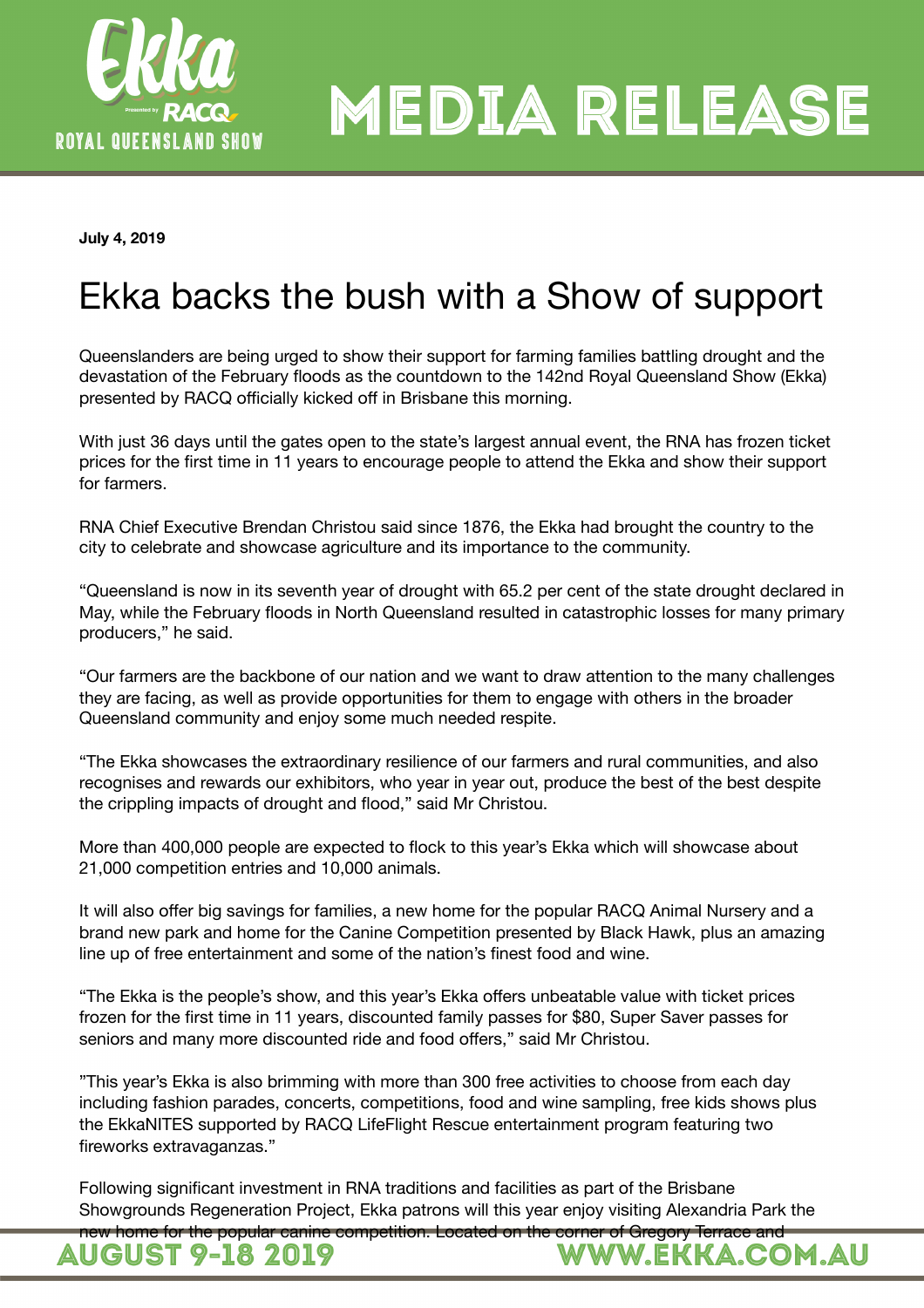

Alexandria Lane, the park offers Ekka guests and the public an extra two acres of green and events space all year round.

The Arrow Energy Pavilion (large animal pavilion), which debuted at last year's show, will feature animals on all four levels including beef and dairy cattle, poultry, dairy goats, sheep, angoras and alpacas.

The Ekka's most popular daytime attraction, the RACQ Animal Nursery, will be bigger and better than ever with a brand new home next door to the popular Kids Carnival area, adjacent to Alexandria Park.

"As a not for profit, the RNA invests heavily in our charter of championing and supporting agriculture and this year we are calling on the public to show their support for the bush by coming to Ekka and supporting the wellbeing and resilience of our rural communities," said Mr Christou.

# **NEW TO THIS YEAR'S EKKA**

The 142nd Ekka is jam packed with more than 300 free things to do and see each day of show. Below is a snapshot of some of the most exciting new elements of the Ekka to enjoy this year:

### **TICKETS**

- For the first time in 11 years, the RNA has frozen the price of every ticket. The prices of all seven paid passes have not increased and remain at 2018 prices - (the Little Ekka Pass is free for children aged 4 years and under)
- There's a new Super Seniors Day on Thursday 15 August. Seniors will get a minimum 15 per cent discount on their \$25 pass at the gate and a further 10 per cent off online, plus there is increased seniors entertainment including performances by famous singers Normie Rowe and Jackie Love
- For the first time on Super Ride Tuesday, families will get extra bang for their buck with increased children's entertainment including a Dora the Explorer live stage show plus 10 per cent off tickets online

### **NEW HOMES / FACILITIES**

- Alexandria Park is part of the RNA's \$2.9 billion Brisbane Showgrounds redevelopment and features two additional acres of green and events space for the public to enjoy. At this year's Ekka, Alexandria Park will be the new home of the Ekka's Canine Competition presented by Black Hawk. The park features an existing undercover events pavilion known as Building 8 which has undergone extensive refurbishment works to enhance its heritage elements
- RACQ Animal Nursery, home to Ekka's cutest and cuddliest animals, will be housed in a brand new home next door to our popular Kids Carnival area – adjacent to Alexandria Park
- Arrow Energy Pavilion LAP this year features four floors of animals. It is the only building of its kind in the world, specially designed to house animals during Ekka and act as an events

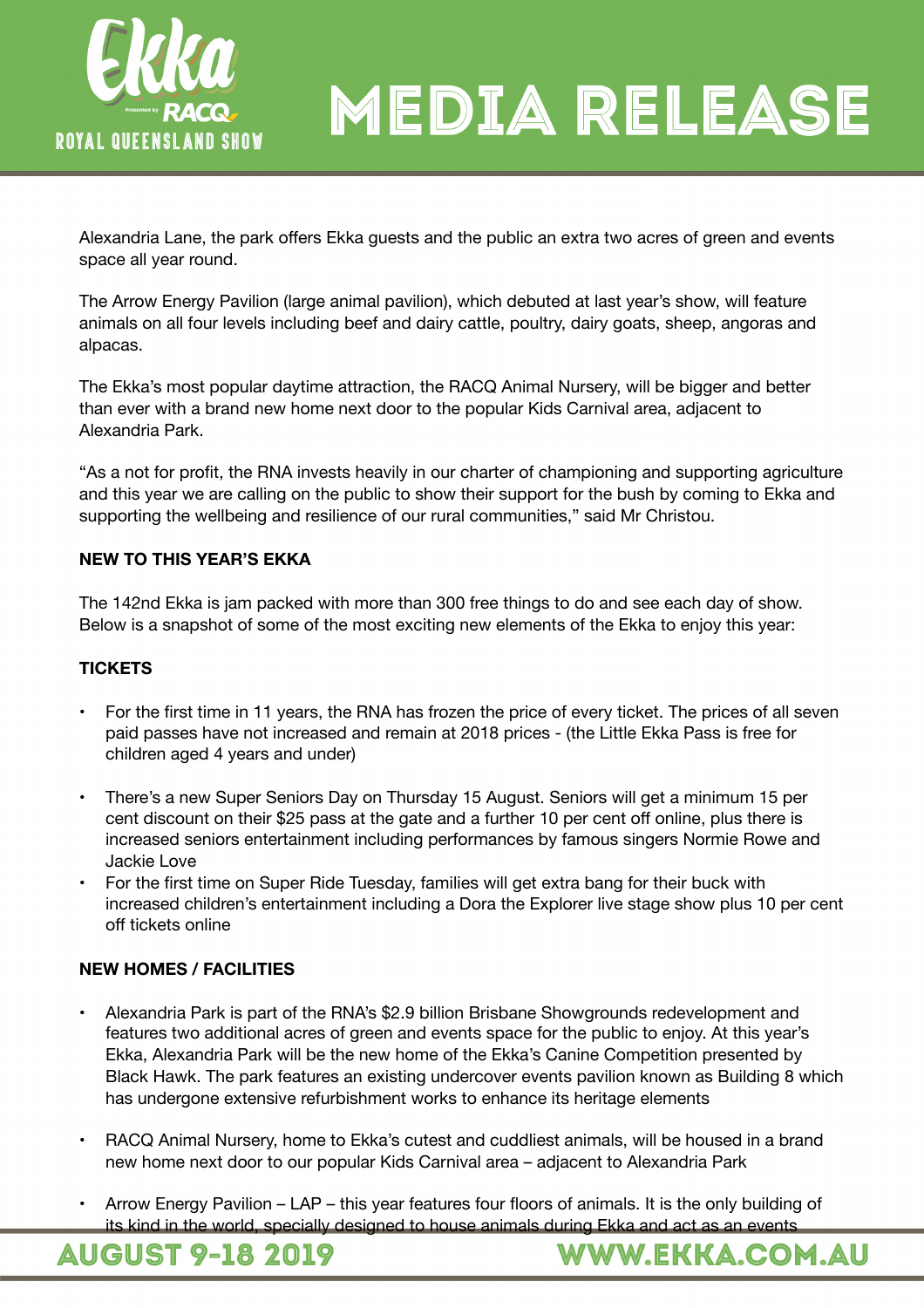

space and car park facility outside of show – with all revenue invested back into Ekka. The animals new to the pavilion this year are sheep, angoras and alpacas. Beef and dairy cattle and poultry will return again.

### **EXPANDED KIDS CARNIVAL PRECINCT**

Families will enjoy a bigger and better Kids Carnival Precinct which has increased by more than 15 per cent with an extra 750 square metres of rides and games to enjoy. The precinct is conveniently located at the end of Alexandria Parade and is home to great family attractions – RACQ Animal Nursery, and the Black Hawk Canine Pavilion

#### **COMPETITIONS – What's new in comps / classes and locations:**

Ekka's many competitions will delight and amaze:

- Dairy Cattle new Dairy Youth Achievement Award
- Education on Show new 'Nature in Bloom' theme
- Fine Arts: new cookery classes, including live judging, new Millinery classes, and new drone and commercial photography classes
- Horses: new classes in the Horse Competition for riders with a disability
- Pisciculture: new flowerhorn fish class
- Poultry, Pigeons, Birds and Eggs presented by Australian Eggs: Pigeons returning for the first time in two years
- Poultry, Pigeons, Birds and Eggs presented by Australian Eggs: Birds new canary classes for new mutations and new Muscovy duck Waterfowl Feature class
- Woodchop and Sawing new Australian titles

#### **DAYTIME ENTERTAINMENT – WHAT'S NEW**

- An Ekka Pinball Arcade where two of the largest pinball and arcade competitions in the southern hemisphere (the Brisbane Pinball Masters and the Australian Kong Off 3) will be held
- Increased entertainment on Thursday 15 August for the new Super Seniors Day, with famous singers Normie Rowe and Jackie Love taking to the stage for the first time at Ekka
- Dora the Explorer and Jimmy Giggle live stage shows, as part of the increased children's entertainment on Super Ride Tuesday

**AUGUST 9-18 2019** 

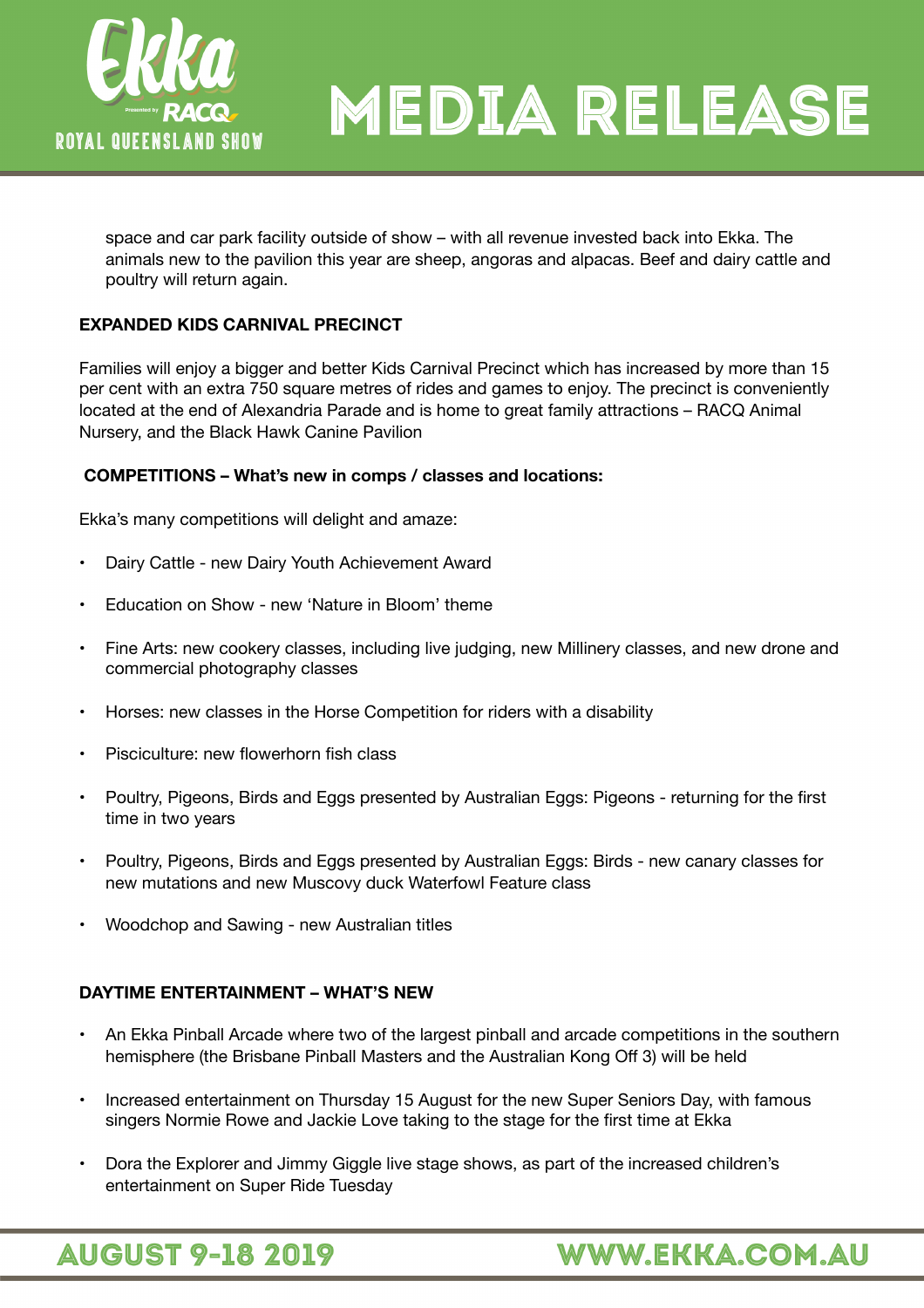

- Luke's Reptile Kingdom Venomous Snake Show, where Ekka goers can get wrapped up with friendly pythons and admire the incredible Australian wildlife
- PJ Masks Live Stage Show, where children will learn what it takes to be a superhero
- A citizenship ceremony, where 40 people will make their pledge to Australia
- New concept Tri-State Shearing and Wool Handling Championships, which will see Australia's best sheep shearers and wool handlers from Queensland, New South Wales and Tasmania go head to head

### **EkkaNITES supported by RACQ LifeFlight Rescue – WHAT'S NEW (Main Arena – 5.30pm-8pm each evening):**

Featuring world-firsts and Ekka firsts, the never before seen night show includes:

- Equestrian riders wearing world-first custom built backpacks shooting pyro as they gallop around the arena, in the Fireworks Spectacular - A Celebration of the Human Spirit
- The new and thrilling Aussie FMX bikes performing an Ekka first front flip
- New high-octane monster trucks, custom built to look like a cat and dog
- The Laughing Loggers who will speed climb a 50 foot pole for the first time in the night show
- The brand new Movie Stunt Drivers Show featuring spectacular precision driving by world-class stunt drivers
- Everyone's favourite horseman Dave Manchon performing his new show 'A Drovers Tale' featuring 58 horses

#### **EDUCATION – WHAT'S NEW**

More than 30,000 children will be inspired, educated and entertained at Queensland's largest classroom

- Seqwater will create an exciting and inspiring space for kids to understand, appreciate and connect with water and offer an array of new interactive and educational fun activities
- Seqwater's stand will feature the 'Sippidy doo Bar' where Ekka goers will be able to quench their thirst with drinks made from desalinated water such as 'Iced Teasal' and 'Saltless Sparking Seawater'



**WWW.EKKA.COM.AU**